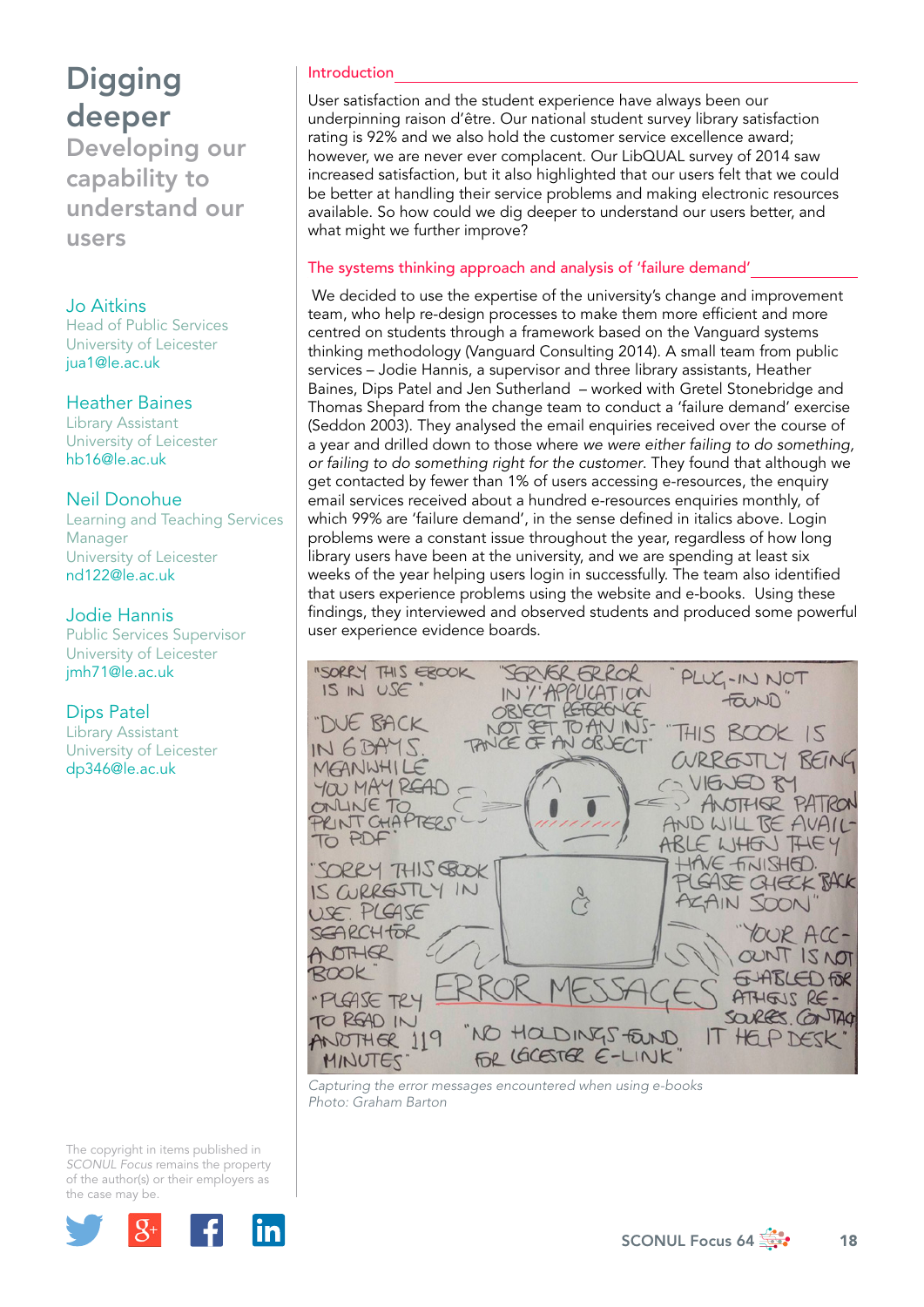Developing our capability to understand our users



*Observing what happened when one student searched for an item on the catalogue Photo: Graham Barton*

As a team they have presented their findings to the library management team and the university professional services management team, the latter chaired by the University Registrar. They will also be part of the library and IT services working group, who will be responsible for informing the development of a single login procedure for all members of the university for all purposes.

#### Focus groups for specific issues

We continue to use focus groups to test assumptions and find out about our users; we have found these to work best when based on specific issues. We held a series of student focus groups in conjunction with the students' union when we were reviewing our loans and fines policies. The groups were given exercises and questions to help draw out their opinions, and this approach received a positive response from many of the participants. The output from the groups was used to scope and produce a survey for all students and staff. The outcome was the introduction of simplified and longer loan periods and fines charged only for overdue recalled items.

We also held a focus group for academic staff because their satisfaction, as expressed in the LibQUAL survey, was lower than that of other users, and we found that we were failing to meet their minimum requirements for 'making electronic resources easily accessible from my home or office' and 'a library website enabling me to locate information on my own'. Through the focus group we established that their main frustration was around authentication and not the range or availability of the content we provide. It has been a timely intervention as it has added further evidence to the need to improve the university authentication process.

#### Exploring customer personas

We have also been experimenting with other ways to help us understand our users better. The library's marketing and communications group has been developing customer personas to help inform our strategic marketing activities. We used activity data, feedback from student–staff committees, evaluations from teaching sessions and enquiry statistics to create a range of personas that we thought reflected the issues, thoughts and concerns of the student and staff populations. We used focus groups to test these assumptions and to refine the key messages that would appeal and resonate with them. An example

The copyright in items published in *SCONUL Focus* remains the property of the author(s) or their employers as the case m[ay be.](http://plus.google.com/share?url=http://www.sconul.ac.uk/page/focus-64)

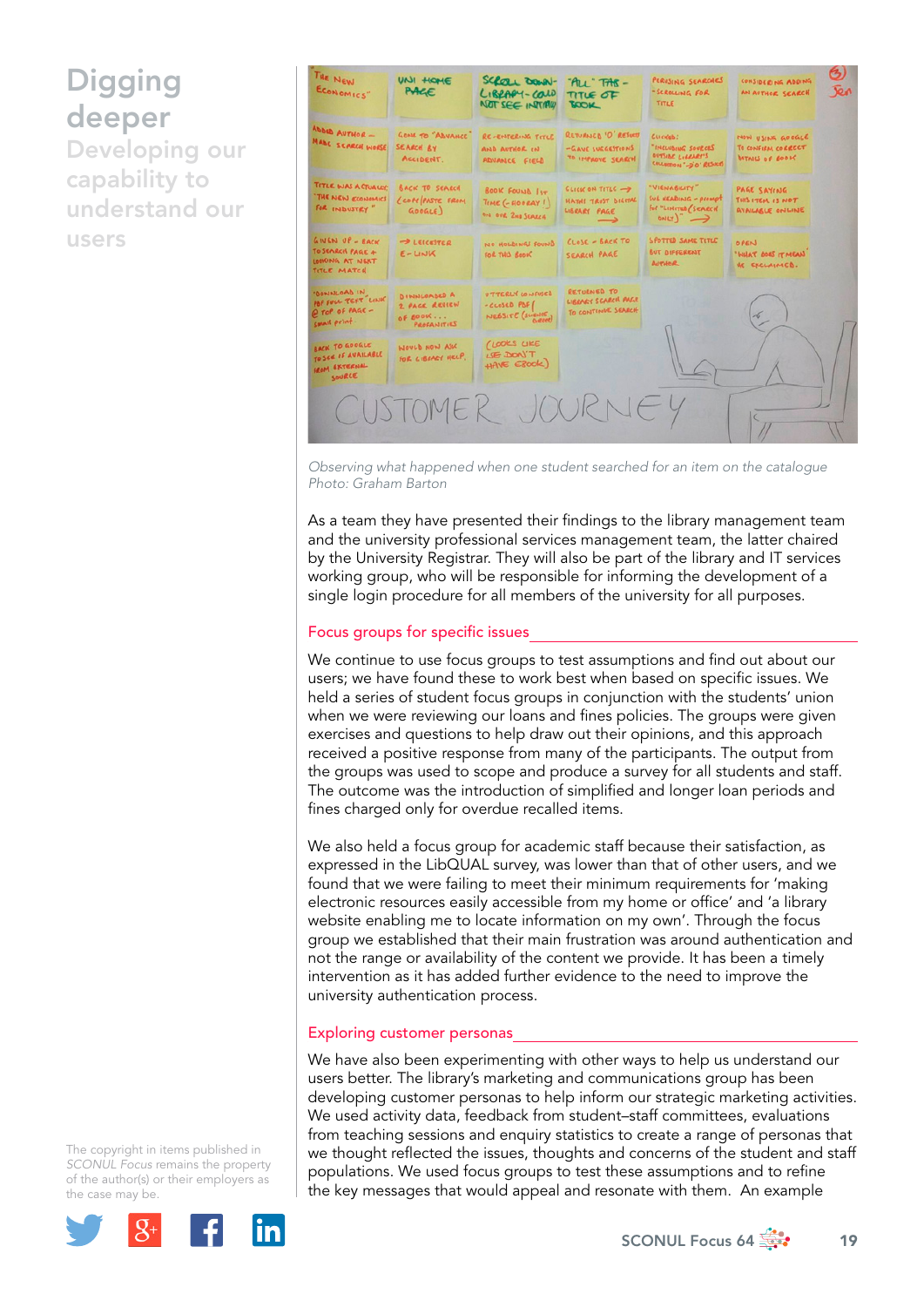Developing our capability to understand our users

of useful feedback was that many postgraduate (taught) students felt that the PhD persona had greater resonance with them than the master's persona. We explored the students' perceptions of existing marketing campaigns and found that their comments about our *More Books!* promotion was that they thought that this was a campaign by the students' union to tell us to buy more books, rather than a being positive approach to students from the library asking them to request items they needed and to be involved in shaping our collections. This shows the true value of digging deeper into what we know about our users and is making us rethink some of the language and strap-lines used in our campaigns.

#### Demand management

Over the last three years we have also increased both the intensity and variety of demand management activities, all gauged at trying better to understand and satisfy user demand and inform collection development and spending priorities. We use the library management system to produce 'purchase alert' reports three times a week. These list items with three or more holds (reservations). They are analysed and additional copies (with a preference for e-books) are purchased. This ensures that we are reacting quickly to identify pressure points on the collection, increase the number of e-books and identify areas of the collection that need to be developed or are 'in vogue' based on popular dissertation and assignment titles.

We also take a systematic approach to e-book turnaways from our main aggregator suppliers. We analyse the turnaway statistics three times a week during semesters to identify any texts under pressure, and increase the number of copies we can obtain under our licences. We use this data, combined with data from our online reading list system, *readinglists@Leicester*, to inform academic staff of texts that are under pressure. They in turn can tell their students what practical steps we are taking to resolve the matter, thereby enhancing the student experience. The turnaway statistics also provide us with trends at publisher level; this is something we intend to use to inform which of the various patron-driven acquisition and evidence-based selection models we will use.

This approach to demand management has seen an increase in the amount of collections budget spent to support these purchases, rising from £35,000 to £42,000 this year. The proportion of this that is spent on e-books has risen from 11% to over 18% this year. Feedback from students at student-staff committees is increasingly that we should provide e-books rather than print, and our new initiatives are directly supporting the move to e-books.

#### University initiatives

Our university is also engaged in activities designed to understand our students better. Library staff are actively encouraged to get involved with these changes, consultation and process improvements. They include a project called 'Are students at the heart of our processes?' This brings together students, senior managers and frontline staff to find new ways of working in partnership, undertaking proactive student–staff engagement and supporting reflective practice. Another project, 'I start my studies', is also bringing staff together from across the university to improve the customer journey for new students.

#### What next?

We shall continue to use these and other methodologies because they result in tangible evidence-based benefits for our users, they support cultural change and provide staff with some very enjoyable and positive development opportunities. The areas into which we shall be digging deeper in the future include a systems thinking intervention conducted with our IT Services colleagues and focusing on the enquiry service that we provide jointly in the

The copyright in items published in *SCONUL Focus* remains the property of the author(s) or their employers as the case m[ay be.](http://plus.google.com/share?url=http://www.sconul.ac.uk/page/focus-64)



SCONUL Focus 64  $\frac{1}{20}$  20